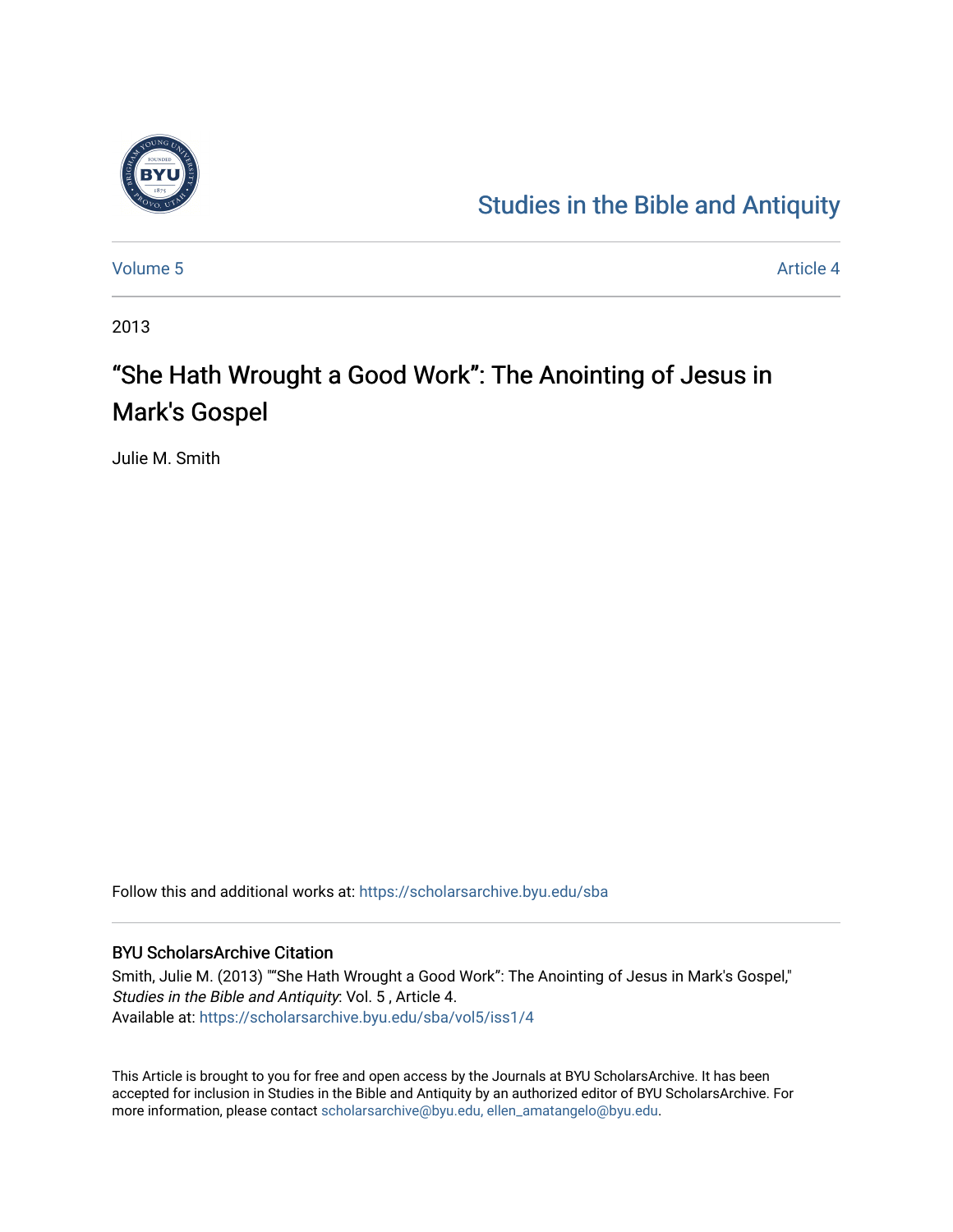



**BRIGHAM YOUNG UNIVERSITY . PROVO, UTAH** 

- **Title** "She Hath Wrought a Good Work": The Anointing of Jesus in Mark's Gospel
- **Author(s)** Julie M. Smith
- *Studies in the Bible and Antiquity* 5 (2013): 31–46. **Reference**
	- 2151-7800 (print), 2168-3166 (online) **ISSN**
	- Abstract In silence, an unnamed woman approaches Jesus and pours ointment on his head. Responding to criticism from his disciples, Jesus not only defends the woman's actions but states that wherever the gospel is preached, her story will be told as a memorial of her (Mark 14:9). This enigmatic story has, surprisingly, received very little comment from biblical scholars over the centuries. Yet it is a veritable treasure trove of insight into the person of Jesus and his ministry: (1) anointing was, as Jesus himself explains, a preparation for his burial. Both Jesus and the woman who anoints him understand that he will soon die; (2) anointing was also, in the biblical tradition, part of the coronation ritual for kings (see, for example, 1 Samuel 10:1)—both Jesus and the woman who anoints him understand that he is the King of Kings; (3) at a point where the disciples seem to understand only the glorious aspect or the suffering aspect of Jesus's mission, the anointing woman's actions show that she understands that both aspects must be integrated in the atoning mission of Jesus Christ; and (4) the Joseph Smith Translation of Mark 14:8 on first reading does not appear to add much to the story but on closer examination reveals a chiasmus that strengthens and nuances Jesus's praise of the woman.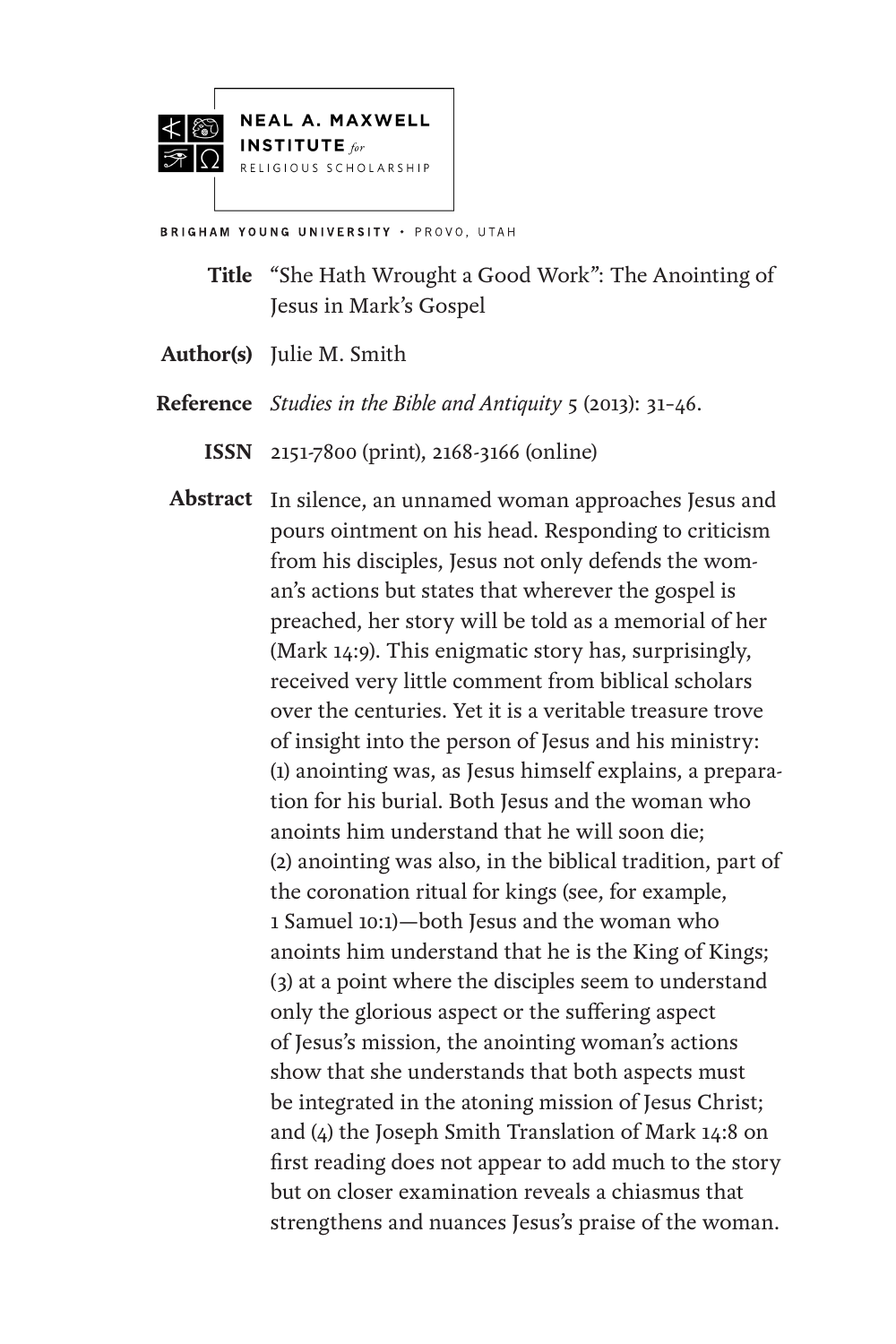## "She Hath Wrought a Good Work": The Anointing of Jesus in Mark's Gospel

Julie M. Smith

 $\boldsymbol{W}$ ithout saying a word, a woman—unnamed and unbidden—  $\bf{V}$  enters a private home and anoints Jesus's head. Some complain that the oil cost a year's wages and suggest that the money may have been better spent on the poor. Jesus says to leave the woman alone because she has done a good work and that "this [act] . . . shall be spoken of for a memorial of her" (Mark 14:9).

When we call Jesus the Christ, we are using the Greek word meaning "anointed" (Greek *christos*). When we call him the Messiah, we are doing the same with the Hebrew word for "anointed" (Hebrew *meshiakh*). The anointing story can teach us what it means when we say that Jesus is the Christ or the Messiah. This paper considers that story, its immediate and larger contexts, and its Joseph Smith Translation in order to explore what the anointing teaches us about the Anointed One.

An indicator of its importance is that the story of Jesus's anointing is one of only very few incidents from Jesus's life to be included in all four Gospels (Matthew 26:6–13; Mark 14:3–9; Luke 7:36–50; and John 12:1–8). While these four anointing stories have an intriguing combination of shared themes and differing details that invite further reflection (e.g., Was there one anointing, or more than one?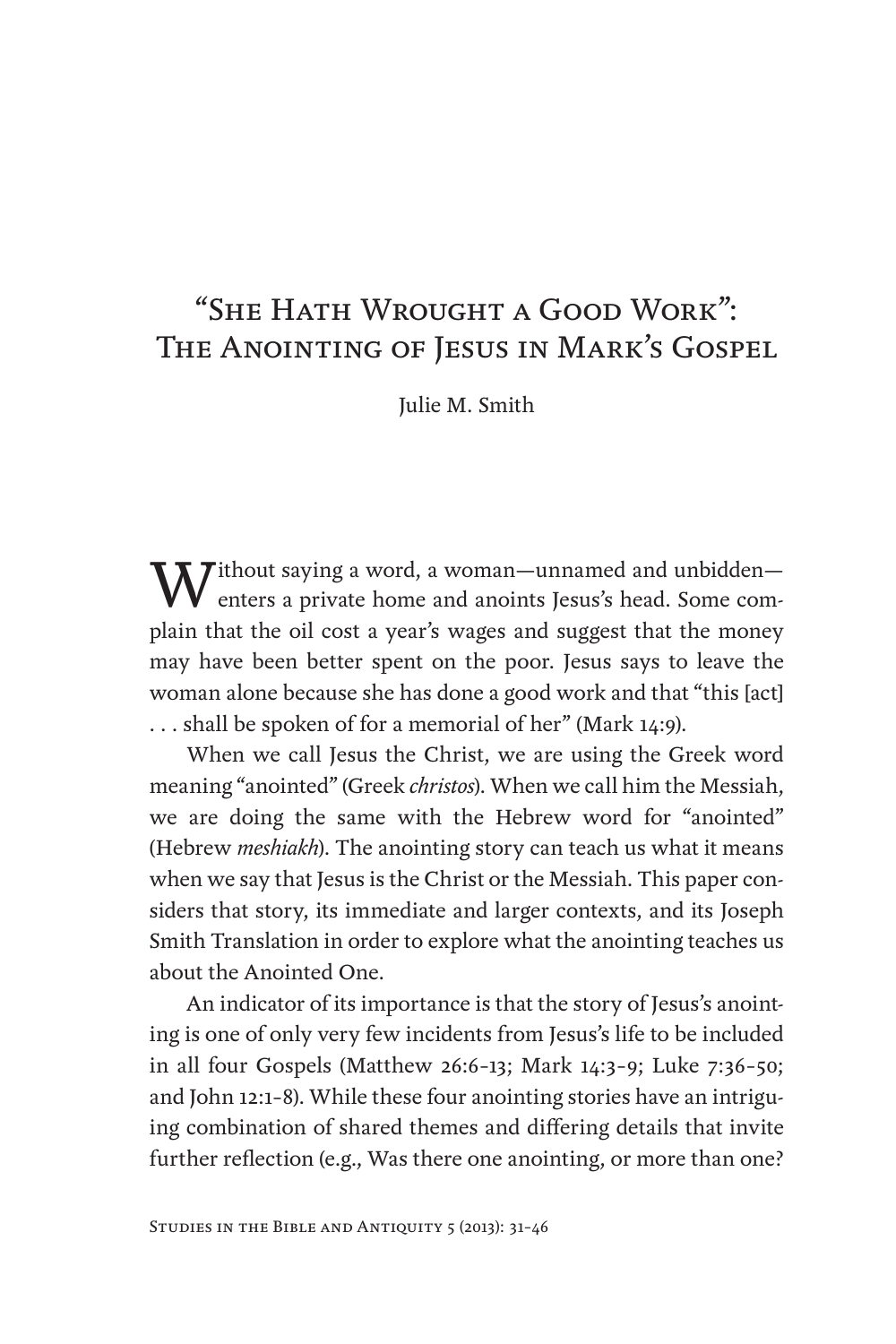Which Gospel preserves the most historically accurate account?), this paper will consider only the anointing story found in the Gospel of Mark in order to focus on Mark's unique perspective on the event. Each writer presents the story in a slightly different light in order to emphasize different facets of the event; focusing just on Mark's account will permit us to see how this story explains what it means to be the Anointed One.

## **The Anointing**

Anointing was performed in the ancient world for a variety of reasons, from the sacred to the mundane. In Mark's story, Jesus's anointing has several distinct purposes. We know it is a burial anointing because Jesus says that the woman has "anoint[ed] [his] body to the burying" (Mark 14:8). So one function of this anointing is as a typical burial ritual—premature, but prophetic. This woman recognizes—at a time when the disciples still have a hard time accepting the idea (see Mark 8:31–32)—that Jesus must die.

But the anointing also fits the pattern for a royal anointing, which is the coronation of a king. The story is in a context of profuse royal imagery that begins with Jesus's entry into Jerusalem. Zechariah prophesied of the triumphal entry (see Zechariah 9:9), which we find recounted in Mark 11, and later associated the Mount of Olives with the coming of the Lord (see Zechariah 14:4). The royal imagery reaches its ironic climax in the mockery during Jesus's trial and crucifixion (see Mark 14:61; 15:2, 9, 12, 17–20, 26, 32), where the ignorant unwittingly proclaim Jesus's royal nature through their taunts.

A major textual parallel to the anointing at Bethany, the anointing of Saul by Samuel, is also a kingly anointing. The account in 1 Samuel 10:1 reads: "Then Samuel took a vial of oil, and poured it upon [Saul's] head, and kissed him, and said, Is it not because the Lord hath anointed thee to be captain over his inheritance?" Most modern translations add the following to this verse, based on the manuscript evidence: "And you shall reign over the people of the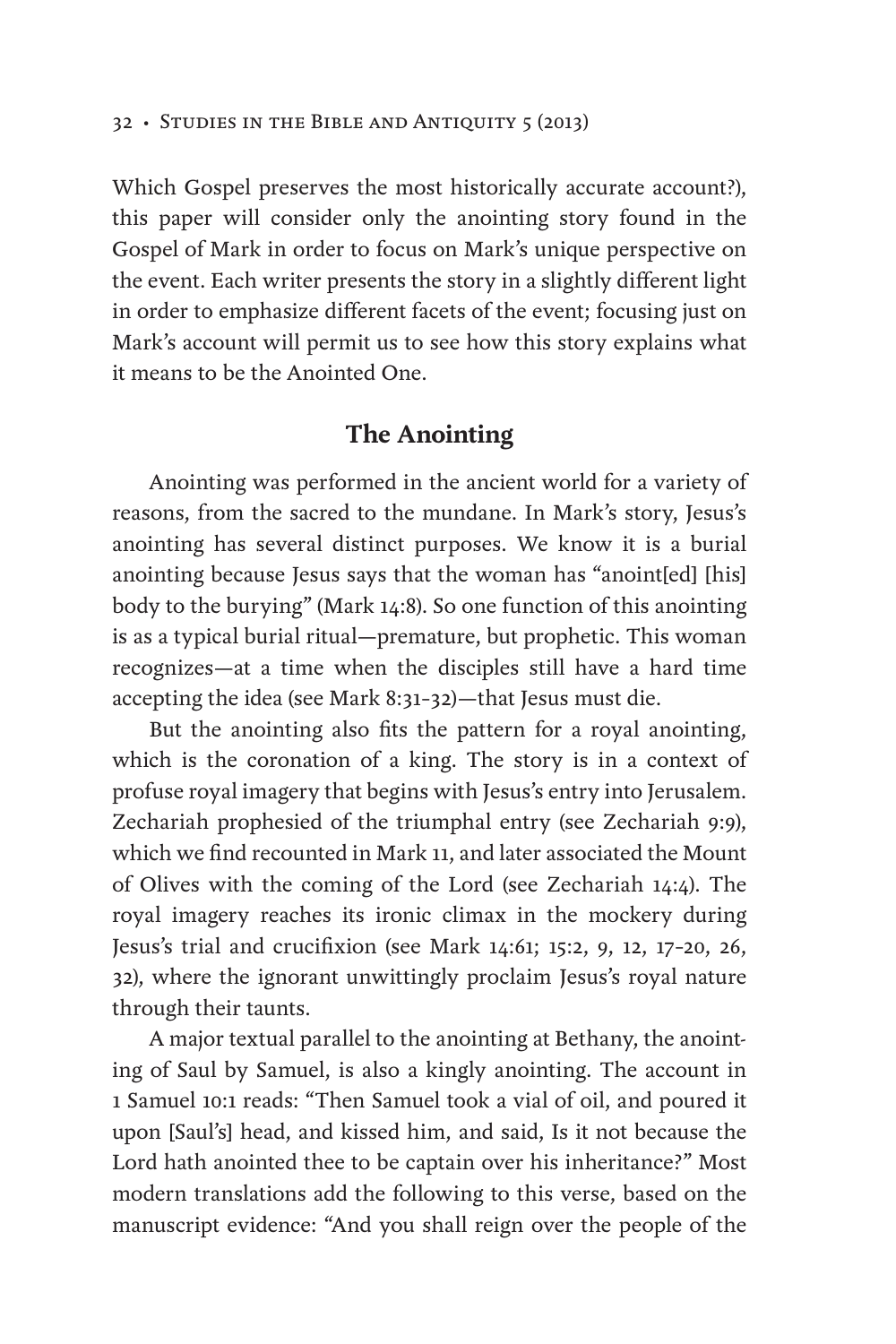Lord and you will save them from the hand of their enemies round about. And this shall be the sign to you that the Lord has anointed you to be prince over his heritage" (1 Samuel 10:1 RSV).<sup>1</sup> The sign is a very specific prophecy that is immediately fulfilled (see 1 Samuel 10:2–9). After the anointing at Bethany, Jesus commands the disciples to make arrangements for the Passover, and they find everything to be as he said it would. In both Saul's and Jesus's anointings, the quickly filled prophecy authenticates the anointing, and the similarities between the two accounts suggest that both are royal anointings.

The anointing at Bethany does violate some expectations since royal anointings were normally performed by a prophet. But when Jesus says that the woman "is come aforehand to anoint my body to the burying" (Mark 14:8), he implies that she is acting prophetically since she knows of his impending death. The fact that Jesus's head is anointed also supports the idea that this is the anointing of a king; as Ben Witherington notes, "royal figures are anointed from the head down."<sup>2</sup> So there is ample evidence that this anointing fits the pattern for the coronation of a king.

Additionally, the anointing also echoes the priestly anointing as described in the book of Leviticus (see Leviticus 8:12).<sup>3</sup> Again, some expectations are violated: according to the law of Moses, priests are to be anointed in the tabernacle or temple; however, the Bethany anointing occurs in a leper's house. But J. Duncan M. Derrett argues persuasively that Mark has structured the Gospel in such a way as to suggest that the temple has become a leper's house and

<sup>1.</sup> The additional material is found in the Septuagint but is missing from the Masoretic Text. Because the phrase *hath anointed thee* occurs twice in the verse, it is probably an instance where a scribe's eye skipped from the first instance of the phrase to the second and accidentally omitted the intervening material. See Ralph W. Klein, *1 Samuel*, 2nd ed. (Nashville: Nelson, 2008), 83.

<sup>2.</sup> Ben Witherington III, *The Gospel of Mark: A Socio-Rhetorical Commentary* (Grand Rapids: Eerdmans, 2001), 368.

<sup>3.</sup> See Eric D. Huntsman, *God So Loved the World: The Final Days of the Savior's Life* (Salt Lake City: Desert Book, 2011), 44–45.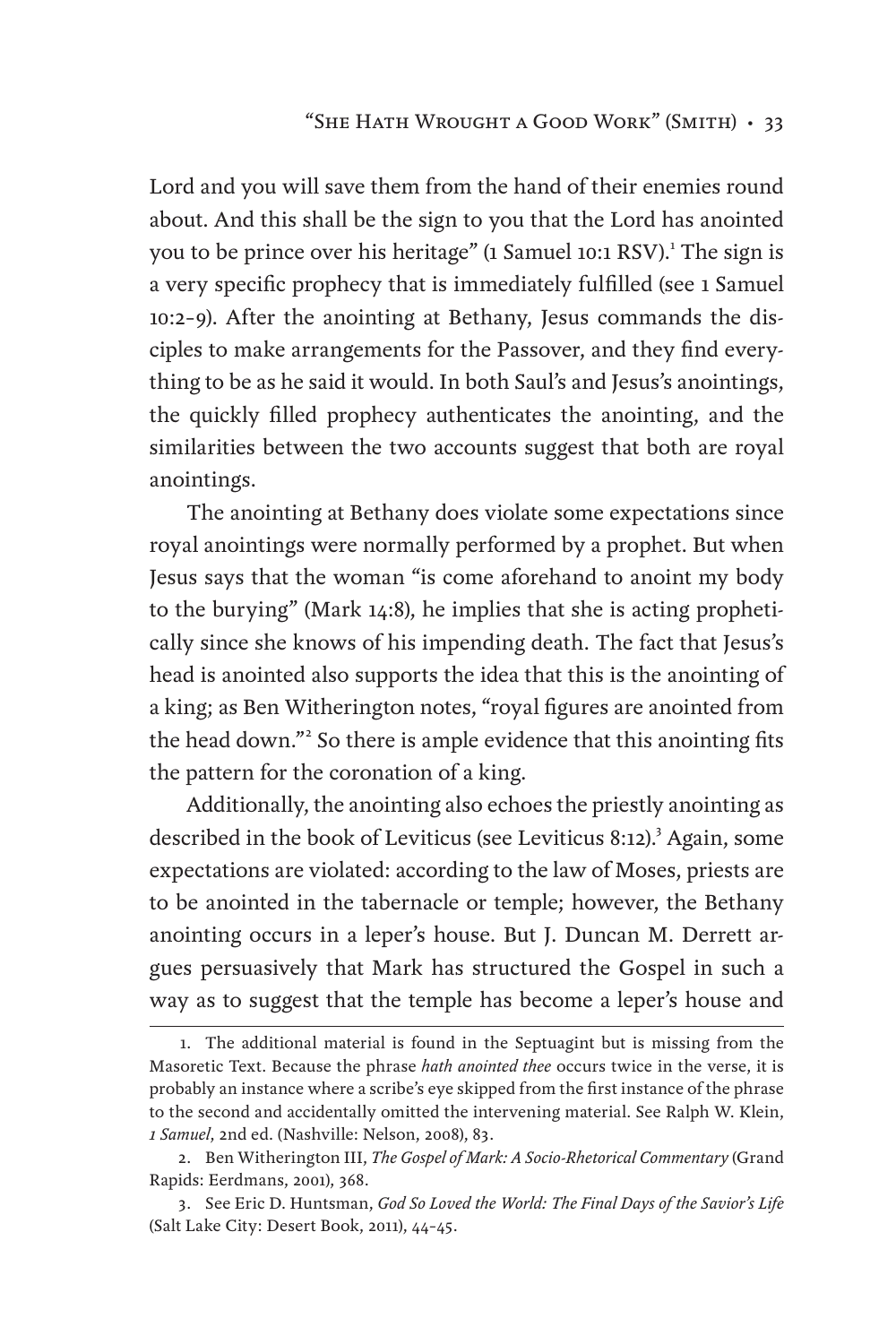the leper's house has become a temple.<sup>4</sup> The procedure outlined in Leviticus for cleansing a leprous house consists of four steps, and each step finds a thematic parallel in Mark's gospel. Leviticus prescribes, first, a cleansing of the leprous home (Leviticus 14:39–42), which is echoed by Jesus's cleansing of the temple (Mark 11:15–19). Next, the priest will return to inspect the house (Leviticus 14:44); Jesus inspects the temple through his discussions with religious authorities that showcase the corruption of the temple system (Mark 11:27–12:40). The final evidence of corruption comes when the widow donates her mites: as a widow, she has claim upon the religious leadership for her maintenance, but instead she is supporting them in their decadence (Mark 12:41–44). This inversion of responsibility becomes the consummate evidence of corruption and leads to the end of Jesus's discussion with the authorities—that is, the end of his examination of corruption—and his prophecy of the temple's coming destruction. If the house is still leprous, the priest "shall break down the house, the stones of it, . . . and he shall carry them forth out of the city into an unclean place" (Leviticus 14:45). This is echoed in Jesus's pronouncement that "there shall not be left one stone upon another, that shall not be thrown down" (Mark 13:2). It is very difficult to understand that statement in any context other than a comparison to a leprous house: while the temple was destroyed, some stones were left one stone upon another, so we cannot take the statement as simply literal.

If Derrett's analysis is correct, the implications are profound. Mark has condemned the temple as hopelessly leprous and therefore incapable of fulfilling its functions. At the same time, it is in the actual house of a real leper that the anointing occurs. Mark has made the temple into a leper's house and the leper's house into a temple. The anointing of one's head in a temple connotes that this is, at least on a symbolic level, a priestly anointing.

Although it might seem that we must select one meaning—a burial or a royal or a priestly purpose—for the anointing, not only

<sup>4.</sup> J. Duncan M. Derrett, "No Stone upon Another: Leprosy and the Temple," *Journal for the Study of the New Testament* 30 (1987): 3–20.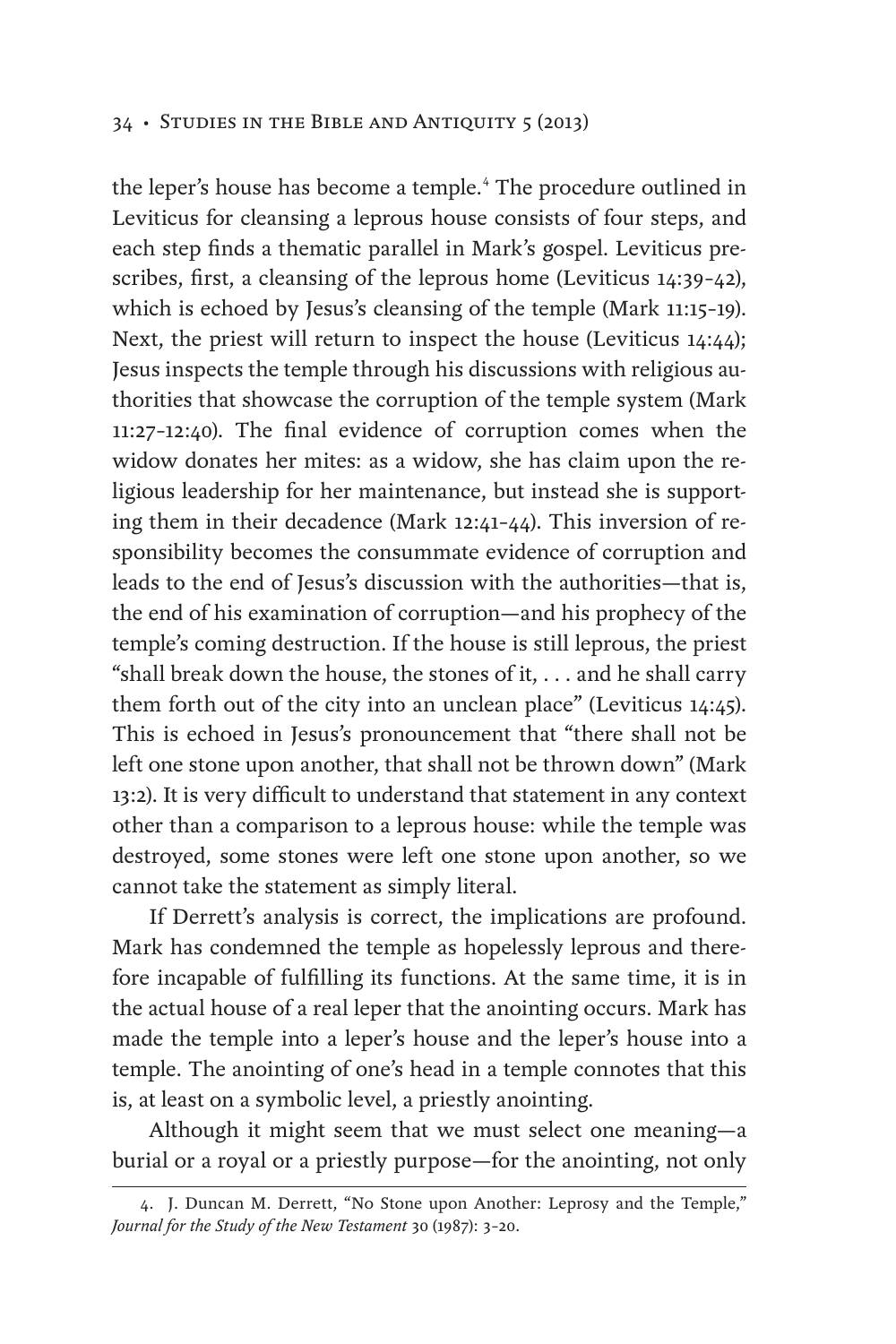can we find all, but we must. We must keep them simultaneously in mind in order to understand Mark's portrait of Jesus. Jesus is not one-dimensional: in his life and mission, he weaves together all the strands of prophetic teachings about the coming Messiah. Austin Farrer wrote: "It is no diminution of its royal significance when Jesus declares the anointing to be for his burial, for it is precisely the paradox of Christ's royalty that he is enthroned through being entombed."<sup>5</sup> When we call Jesus the Christ, the Messiah, or the Anointed One, we should, as this story teaches us, keep in mind that that is not a simple designation but rather a many-layered declaration of Jesus's salvific death, his royal status, and his priestly power because it is only through the combination of those elements that he was able to atone for sins.

## **The Immediate Context**

Next we will consider the details of the anointing story. We are told that the dinner is held in the house of Simon the leper, which would have been quite puzzling to Mark's ancient audiences. So many questions arise from this simple phrase: Was Simon present? Was he healed, or was he still a leper? Was he even still alive?

Some scholars suggest that his leprosy must have been cured since the law of Moses mandated the exclusion of lepers from society. This would have been particularly important since Jesus was on his way to Jerusalem to celebrate the Passover, which required him to be ritually clean (see Numbers 9:6–12). But it is also possible that Simon has not, in fact, been healed; much as Jesus allowed an unclean woman to touch him in Mark 5:27, he might have intentionally dined with a leper. But this, too, is speculation, so let us consider what the phrase *in the house of Simon the leper* contributes to the story regardless of Simon's actual condition.

Perhaps the point is to compare Simon the leper and Simon Peter. As the head of the disciples, Peter should be providing hospitality

<sup>5.</sup> Austin Farrer, *A Study in St. Mark* (Westminster: Dacre, 1951), 129–30.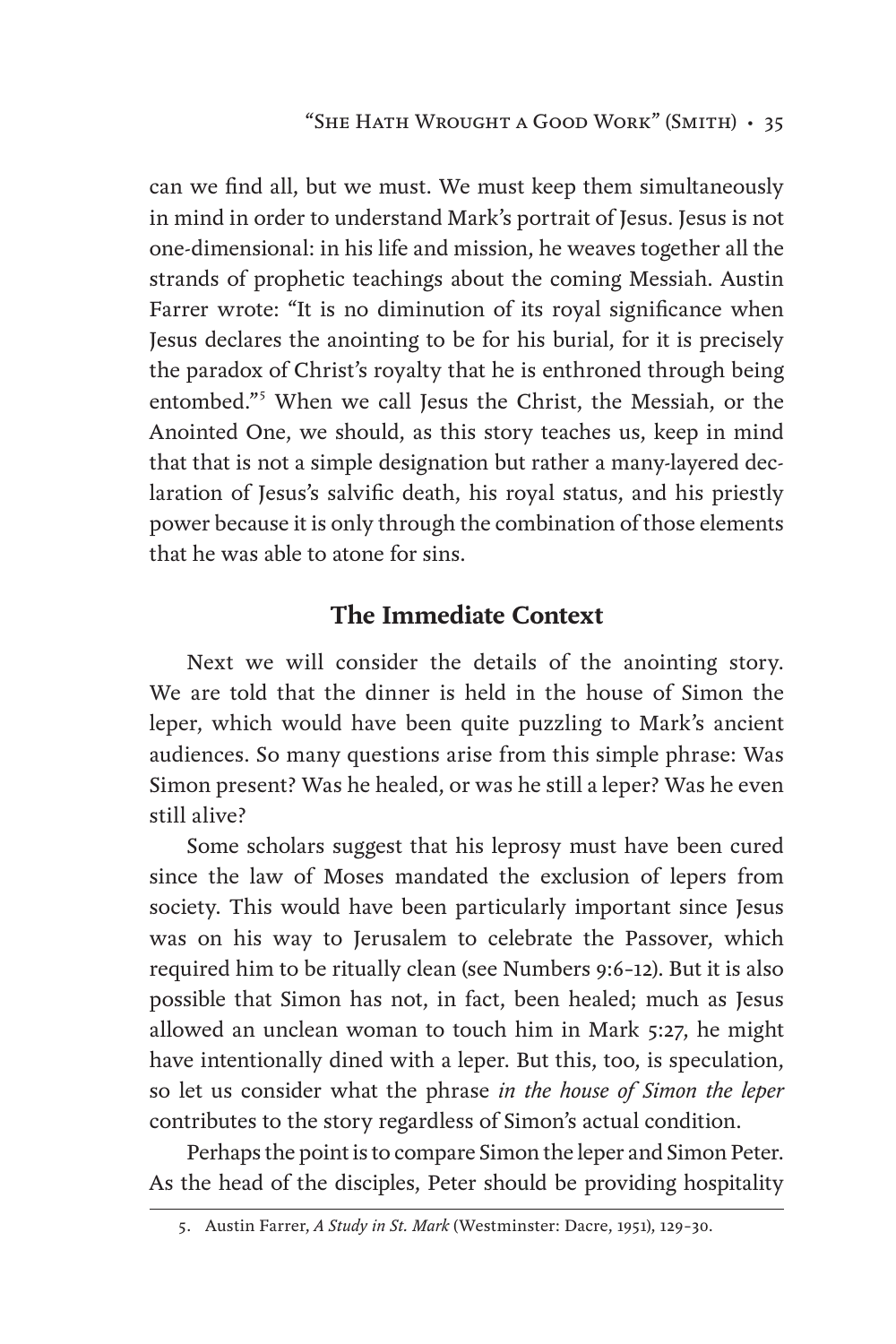and comfort to Jesus but instead is nowhere to be found in this story, unless we assume that he is included in the "some" who object. Maybe the reference to the leper prepares the hearer for something unusual to follow, as indeed the anointing is. The preservation of Simon's name—which is not as important to the story as the woman's name—might be ironic. Simon is remembered by his disease (which apparently is not very important since we do not hear anything definitive about it), while the woman is left nameless despite her immortalizing act. The reference to the leper also contributes to the theme of death and burial that Mark develops throughout the anointing story. According to tradition, lepers were equivalent to the dead,<sup>6</sup> so Jesus's statement about his burial garners new meaning if we understand it to have taken place in the realm of the dead. Perhaps Mark is intentionally toying with the audience's inability to determine whether Simon is recovered in order to emphasize the life-and-death themes of the anointing: the infected leper casts the pall of death while the likely conclusion that the leper is healed suggests a return from the dead.

We now turn our attention to the theme of poverty. The poor were likely on the minds of all present that night because they were given special gifts at Passover.<sup>7</sup> Since the cost of the woman's anointing oil was about a year's wages for a common laborer (see Matthew 20:2), her act does seem outrageously extravagant, and we are not surprised when some of the dinner guests ask, "Why was this waste of the ointment made? For it might have been sold for more than three hundred pence, and have been given to the poor" (Mark 14:4–5). The "some" who object to the anointing are among the most sympathetic of all Jesus's opponents; after all, they merely recommend following Jesus's own suggestion to the wealthy young man that he "sell whatsoever [he] hast, and give to the poor" (Mark 10:21). Yet in this story, Jesus sharply disagrees with them when he replies, "Let her alone; why trouble ye her? she hath wrought

<sup>6.</sup> See Josephus, *Jewish Antiquities* 3.11.3.

<sup>7.</sup> See William L. Lane, *The Gospel According to Mark* (Grand Rapids: Eerdmans, 1974), 493.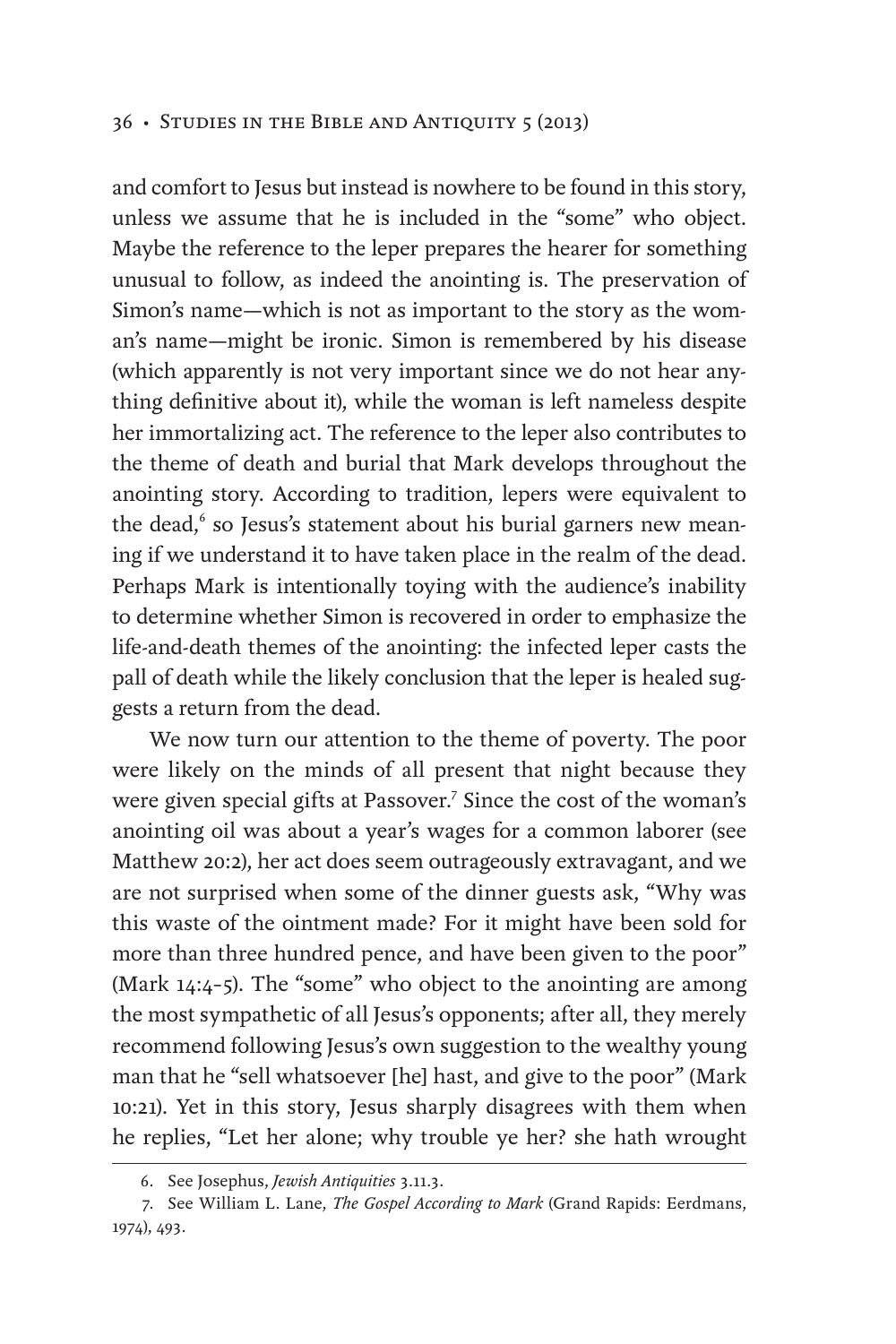a good work on me. For ye have the poor with you always, and whensoever ye will ye may do them good: but me ye have not always" (Mark 14:6–7).

Unfortunately, Jesus's statement has been used by some people to justify their neglect of the poor. But the real division is not between "Jesus" and "the poor" but between "not always" and "always": Jesus's words suggest that there will be other occasions when the poor can be helped, but this will be the last chance to anoint him. Perhaps Ecclesiastes 7:1 lurks behind his statement: "A good name is better than precious ointment; and the day of death than the day of one's birth." This verse is particularly appropriate since the anointing has the function of naming Jesus—of explaining what it means when we call him "the Christ." Also, as Jesus's words indicate, the woman is credited for having actually done her good deed, while her objectors are merely talking about the possibility of giving to the poor.

We might also think of the "poor" and the "waste" as metaphorical. The woman has committed an incredible act of devotion, represented by the fact that her gift cost an entire year's wages. Those who complain that the cost is too great represent those who are willing to sacrifice only up to a point. They see her gift as excessive and wonder if one can be a true follower but give a little less. Jesus answers negatively; her gift is appropriate and necessary, no more extravagant than the death and kingship that it acknowledges. Because of the way the statement is phrased, the anointing oil, at "*more than* three hundred pence" (Mark 14:5, emphasis added), has immeasurable, limitless value. The same could be said of Jesus's death.

Although the objectors seem to be advocating an ethical cause, what they are actually doing is focusing on the economic aspect of the anointing instead of its spiritual implications. This fits a pattern in Mark's gospel where people focus on the wrong thing. For example, when Jesus proposes that they feed the multitude, the disciples wonder if they should spend two hundred pennyworth on bread (Mark 6:37). Instead of seeing the metaphorical meaning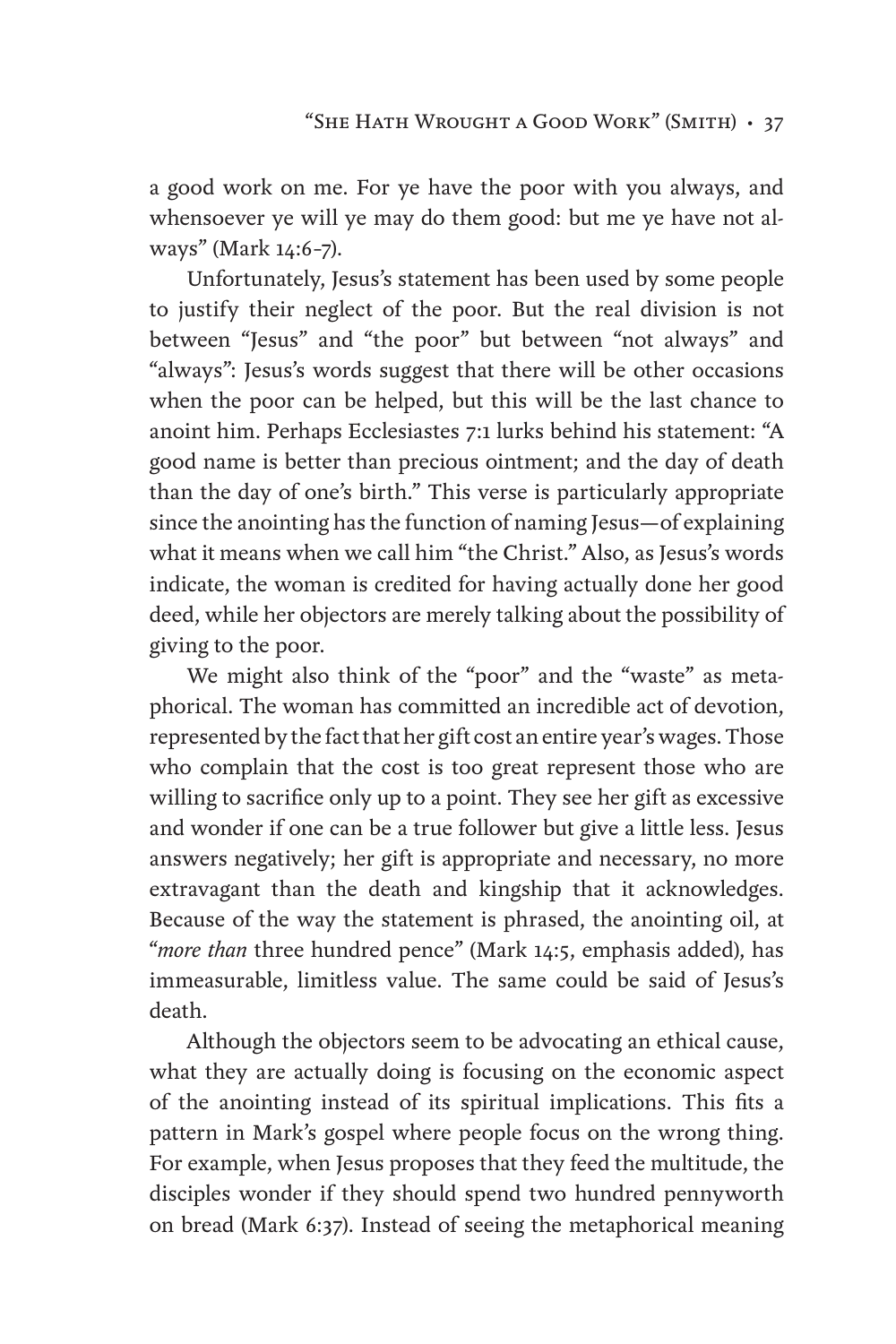of the "leaven of the Pharisees, and of the leaven of Herod" (Mark 8:15), they contemplate their own lack of bread (Mark 8:16). There are three references in Mark to the monetary unit *denarii* (which the KJV renders as "pence" in Mark 14:5): the anointing, the feeding miracle discussed above, and the controversy over paying taxes to Caesar (Mark 12:13–17). In all three cases, money is the concern of those who do not understand Jesus. It may not matter whether the objectors to the anointing are charitable or greedy; the real issue is that their concern with money blinds them to spiritual realities.

Jesus's statement about the poor has a very close parallel in Deuteronomy 15:11: "For the poor shall never cease out of the land." But note what follows that statement: "Therefore I command thee, saying, Thou shalt open thine hand wide unto thy brother, to thy poor, and to thy needy, in thy land." The context of this verse is the practice of the sabbath year, or seventh-year release, which is designed to alleviate economic inequality in Israel (see Deuteronomy 15:4). This text focuses on one's motivation for lending money which should not be to gain wealth by accumulating interest but rather to assist someone in need—in light of the knowledge that the sabbath year is impending. The text suggests that one who refuses to lend money because of the coming release of debts is sinful (Deuteronomy 15:9–10). By alluding to this text, Jesus is teaching that the woman, although aware that his death is near and that she will not have her kindness repaid, has still chosen to give to him freely. The motive of the objectors is comparable to those who do not lend money for fear of the impending year of release. Of course, in a reversal typical of Mark's gospel, the woman is compensated by Jesus's praise.

We now turn our attention to the anointing woman herself. All we know about her is that she is female and that she anointed Jesus; we do not know to whom she is related, where she is from, her marital status, or even whether she is a Jew or a Gentile. It is possible that Mark leaves out her name in order to spare her dishonor. But Mark is not particularly concerned with this type of social norm, so it is perhaps ironic that he omits her name (which is usually done to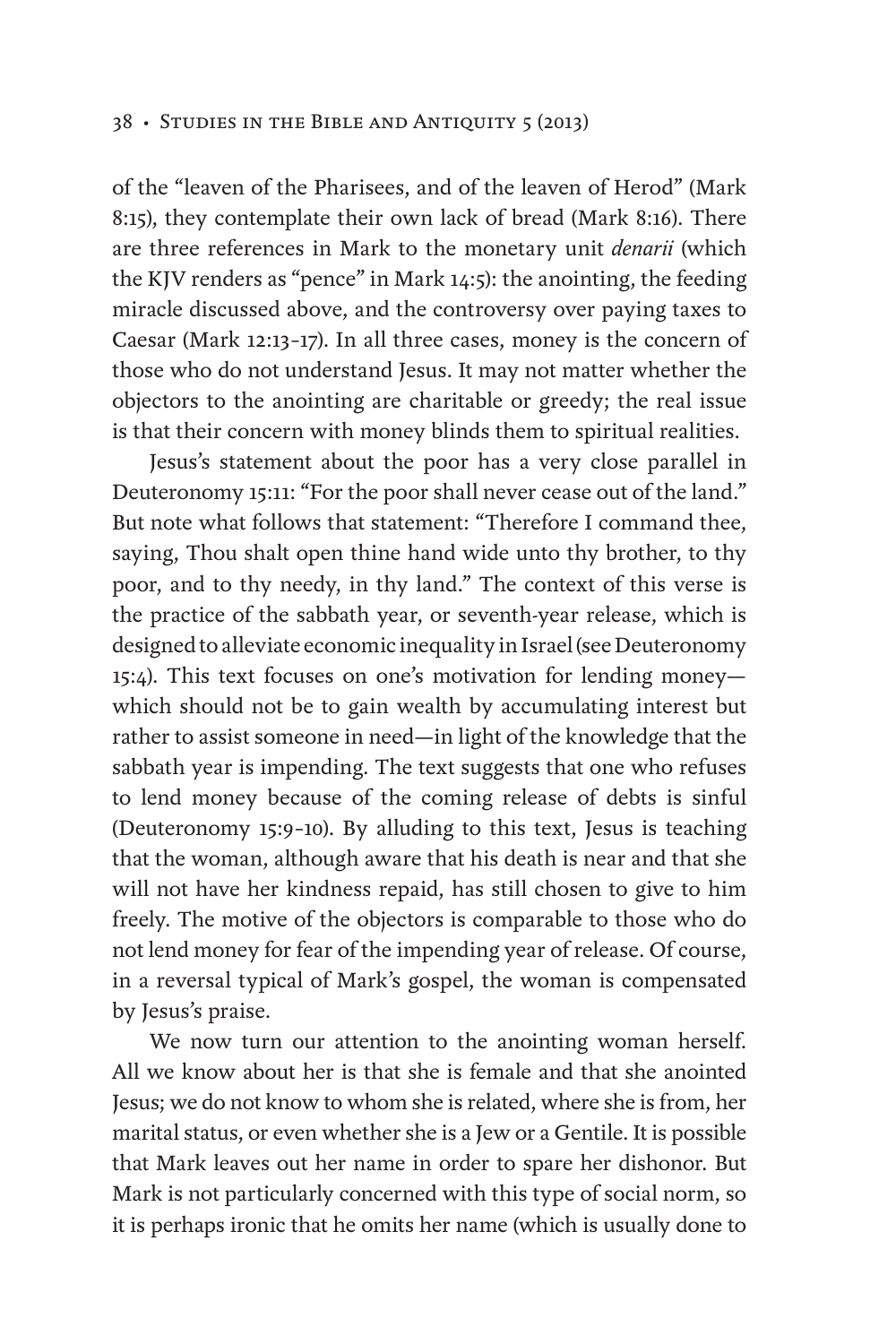protect a woman's modesty) in a situation where she is boldly acting and where Jesus proclaims that the entire world will know of her.

Adele Reinhartz's discussion of the use of anonymity in the books of Samuel<sup>8</sup> is insightful here, especially given the links we have seen between 1 Samuel 10 and the anointing. Reinhartz notes that a proper name has two functions: as a unifier to which one can attach all the information known about a person and as a tool for distinguishing that person from others. This suggests that the woman is not strongly differentiated from other characters and emphasizes the parallels between various texts in Mark. This is in line with the function of characterization in ancient novels: the woman is more a type of the ideal follower than she is a distinct character.

Reinhartz discusses the three nameless women in Samuel (1 Samuel 28:7–25; 2 Samuel 14:1–24; and 2 Samuel 20:14–22). They have many parallels to the anointing woman. Significantly, communication is the key function for all the women; the anointing woman communicates Jesus's identity to the audience. Furthermore, the passages in Samuel emphasize the women's professional functions; her namelessness enhances the anointer's prophetic functions by not distracting the audience with other information about her that is less relevant. Finally, the women are crucial to the advancement of the plot.

Likely, the lack of a name makes the woman paradigmatic of a woman completely devoted to Christ and exercising the gift of understanding. As Mary Ann Beavis notes, "Jesus's comment on the woman's prophetic anointing is his lengthiest and most positive pronouncement on the words or deeds of any person preserved by the evangelist Mark."<sup>9</sup> Her anonymity may be a necessary counterpart to her high praise.

<sup>8.</sup> Adele Reinhartz, "Anonymity and Character in the Books of Samuel," *Semeia* 63 (1993): 117–41.

<sup>9.</sup> Mary Ann Beavis, "Women as Models of Faith in Mark," *Biblical Theology Bulletin* 18/1 (1988): 7.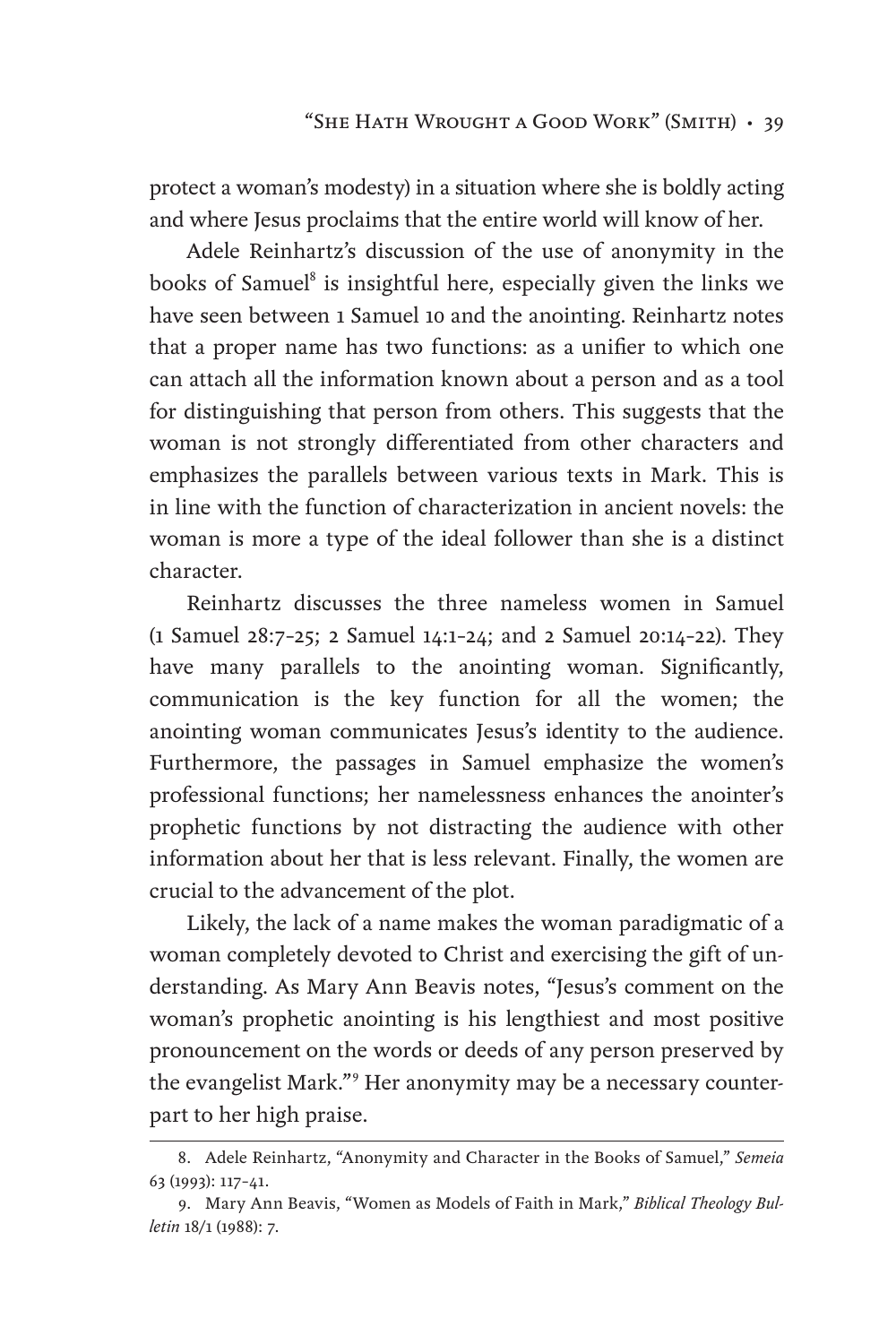## **The Larger Context**

The anointing stands out from the rest of Mark's gospel in two significant ways, giving hints as to its importance. First, many scholars have noted that the frequent use of the word *immediately* (Greek *euthys*) tends to give the text a hurried quality; over forty occurrences in just sixteen chapters can definitely leave the audience feeling as if they have been on a whirlwind tour.<sup>10</sup> In the midst of this rushing narrative are only two concrete time references; they come immediately before (Mark 14:1) and immediately after (Mark 14:12) the references to the betrayal of Jesus and therefore bracket the story of the anointing. So the anointing and betrayal are the only precisely timed acts in the Gospel and therefore form a break in the rushing narrative, used much as slow motion might be used to emphasize a particularly important scene in a film.

The anointing story is also the narrative bridge between Jesus's life and death; we might consider it either the last story relating events from his life or the first part of the story of his death. In either case, it is the hinge between the accounts of his life and his death. Its location in the text mirrors its theological function since, as we have seen, the anointing story explores the link between Jesus's life and death.

We now consider the anointing in relation to several other events in Mark's gospel. First, comparing the anointing with the story of the widow's mite presents many intriguing points: $\frac{11}{10}$  both reference the poor twice (Mark 12:42, 43 and 14:5, 7), and both mention wealth (Mark 12:41 and 14:3). Jesus proclaims that each woman has given all that she has (Mark 12:44 and 14:8), and there is a solemn "verily I say unto you" statement in each (Mark 12:43 and 14:9). Note the huge disparity in the value of the anointing oil and the widow's mites: a mite (Greek *lepton*) was the smallest coin in circulation, but three hundred pence (Greek *denarius*) would have been about

<sup>10.</sup> See Mitchell G. Reddish, *An Introduction to the Gospels* (Nashville: Abingdon, 2011), 77.

<sup>11.</sup> See Joseph A. Grassi, "The Secret Heroine of Mark's Drama,*" Biblical Theology Bulletin* 18/1 (1988): 10–15.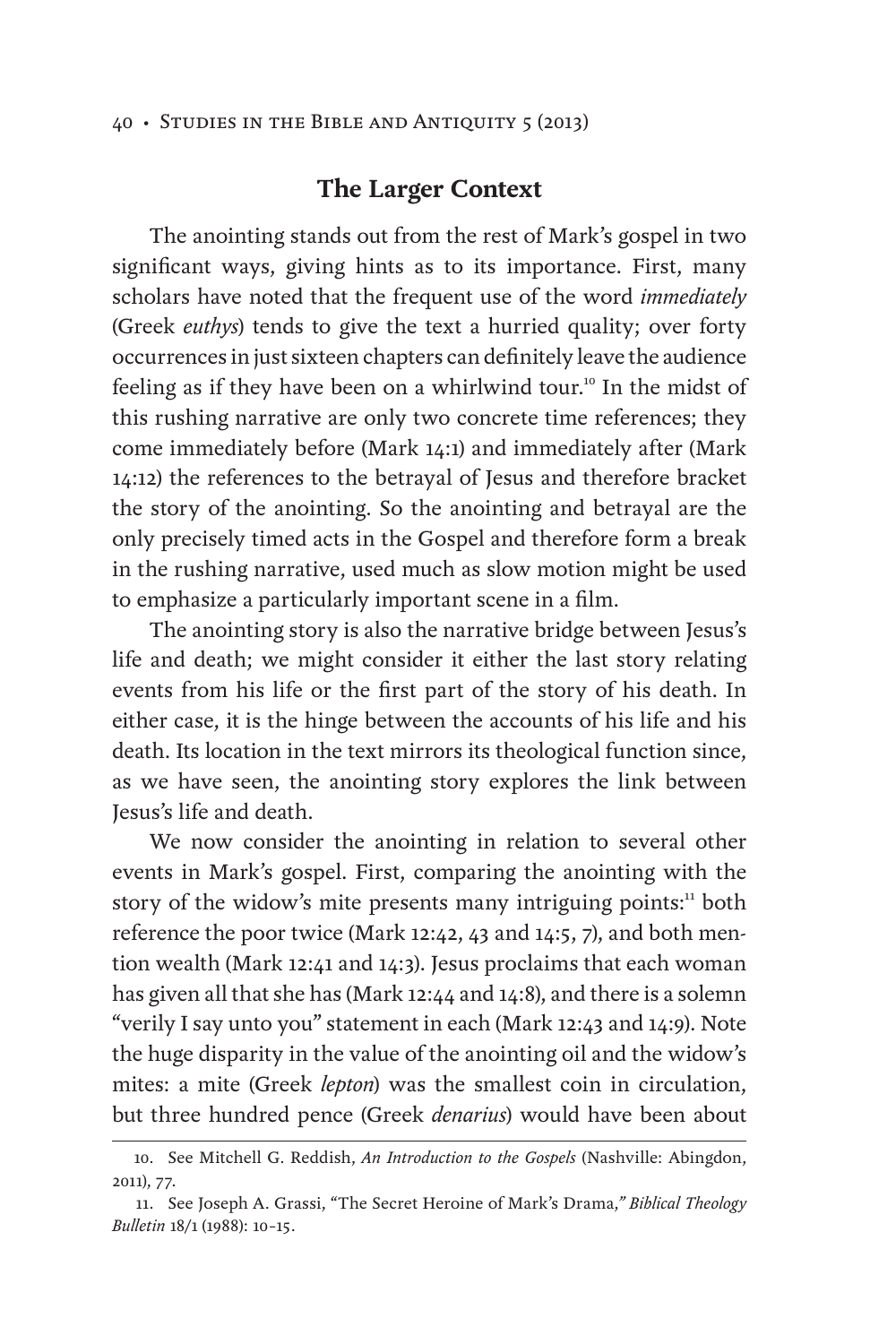a year's wages for a laborer (see Matthew 20:2). While scholars differ in assigning precise conversion values to ancient currency, the value of the anointing oil is between 10,000 and 20,000 times that of the widow's mites. This shows that the actual worth of the gift is not crucial; what really matters is giving all that one has. The widow's gift of all her living parallels Jesus's gift of his life, and the anointing woman's gift defines what it means for Jesus to give his life. However, the widow's act is in accord with the traditions of her society while the anointer violates these norms. We might conclude that the point is not to violate social norms for the sake of violating them—or to follow them for the sake of conforming—but rather to make an appropriate response to Jesus regardless of the expected practices of society. Perhaps the most important parallel between the two women's stories is the irony that the widow's gift is to a doomed temple and the anointer's gift is for a doomed Jesus.

The widow's story and the anointing form a frame around chapter 13:

```
A evil scribes denounced (Mark 12:38–40)
    B the widow's mite (Mark 12:41–44)
        C Jesus's teachings (Mark 13:1–37)
    B' the anointing (Mark 14:1–9)
A' the plot to kill (Mark 14:10–11)
```
Since chapter 13 focuses on the task of true followers in the difficult last days, this textual arrangement shows two positive examples of following Jesus—the widow and the anointer—juxtaposed against the negative examples of the corrupt scribes and the death plotters. The stark evil of the men and the vivid goodness of the women are emphasized through their contrast. And much as the particular crime of "devour[ing] widows' houses" (Mark 12:40) is mentioned at the time of the widow's offering, the plot to kill Jesus (Mark 14:10–11) emphasizes the death motifs of the anointing.

The next story with important implications for understanding the anointing is Judas's betrayal of Jesus. Framing the anointing by the treacherous murder plans emphasizes the goodness of the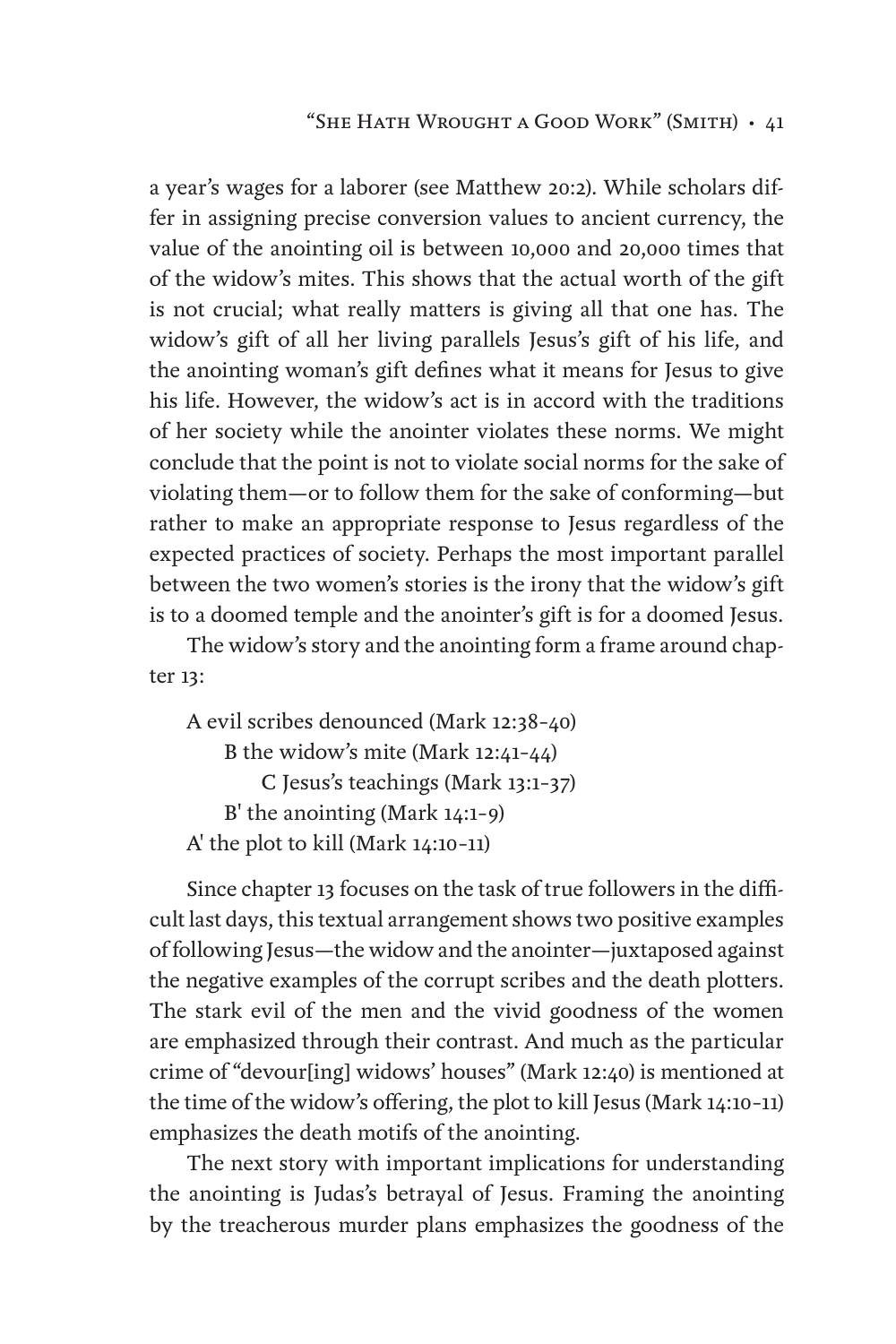woman's deed. The terseness of Mark 14:1–2 and 10–11 contrasts sharply with the details of the anointing and, while the anointing is primarily concerned with actions instead of words, the murder plot is merely talk at this point. The furtiveness of the plotters is weighed against the openness of the woman's actions. Jesus's prophecy that the woman's act will be remembered throughout the whole world sharply conflicts with the desire that the plan to kill Jesus be kept from the people (Mark 14:1). Finding out about the anointing is a part of the "good news"; finding out about the death plot would cause a tumult (Mark 14:2).

There is an odd multiple naming of Judas in Mark 14:10, where he is "Judas Iscariot, one of the twelve." (The Greek reads "*the* one of the twelve," with the first *the* being just as awkward in Greek as it would be in English.) Unlike the woman, he is amply named. Additionally, there is a double naming in the first part of the plot, where the festival is given two names: "the feast of the passover, and of unleavened bread" (Mark 14:1). The double holiness of the festival contrasts with the double duplicity of Judas. Because he has already been identified as one of the twelve in Mark 3:19, this repetition does not provide the audience with any new information but rather emphasizes his nefarious nature. Judas functions as a foil for the nameless, laudable woman. In the only two instances in the Gospel where money is spent on Jesus, the woman sacrifices for him while Judas profits from his betrayal.

If we assume that Judas is one of the "some" who witnesses the anointing, then we find another contrast between the woman and Judas: she has entered the house to show her devotion to Jesus, but Judas leaves the house to commit his awful task. It may have been the very act of the anointing—with its messianic connotations and flouting of social norms—that pushed Judas to betray Jesus.

On the other hand, it may be that Judas is not with Jesus in the house of Simon the leper; perhaps the anointing and the plot to kill Jesus should be read as occurring simultaneously, similar to the way that Peter's betrayal occurs at the same time as Jesus's trial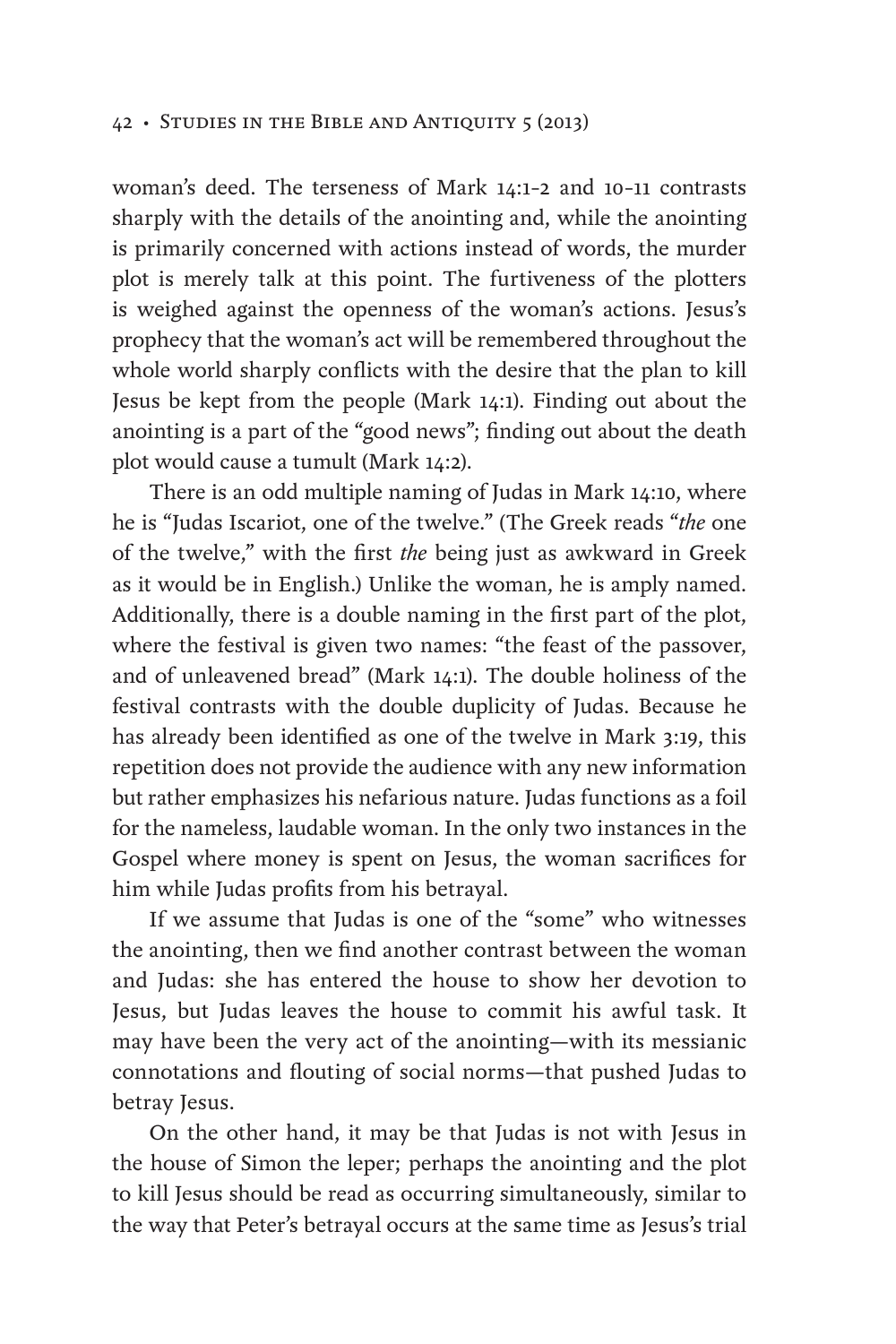(Mark 14:53–72). It might be instructive to compare the trial and the anointing, including their frame stories. In both, Jesus is inside and the issue of his identity is raised, either by the woman who anoints him and therefore proclaims his identity or by the high priest who questions Jesus's identity (v. 61). In the anointing, silent deeds proclaim the truth; while in the council, spoken lies conflict (v. 56). In both cases, a disciple stays outside to betray Jesus by his words in a scene that sandwiches the confession of Jesus's true identity. Interestingly, in this reading there is a parallel drawn between the woman and Jesus.

Our third text to compare with the anointing is the last supper. When preparing for the Passover meal, Jesus tells the disciples to look for "a man bearing a pitcher of water" (Mark 14:13). This would have struck Mark's audience as unusual since carrying water was considered women's work (see, for example, Genesis 24:13). This unexpected situation calls attention to one aspect of the anointing that immediately preceded it: both the anointing woman and the water-carrying man are violating cultural gender roles and also performing an important service for Jesus.

There are also verbal similarities between the two scenes. The woman pours out (Greek *katacheo*) the contents of her broken flask (v. 3), much as Jesus pours out (KJV "shed"; Greek *ekcheo*) his blood from his broken body (v. 24). Jesus explains that the woman has anointed his body for burial (Mark 14:8) and then shares his body with the disciples (v. 22); both incidents are made possible by completely pouring out the valuable liquids blood and nard. The phrase *my body* appears in Mark only in these two contexts (vv. 8 and 22), emphasizing the physicality of Jesus's work and foreshadowing his impending death. Also, both incidents include a "verily" saying (vv. 9, 25), the former concerning the future of the gospel and the latter concerning Jesus's own future. In the anointing, the woman's act is prophetic; in the last supper, Jesus's act is prophetic. Death looms over both stories as Jesus's identity is physically established through breaking and pouring for those perceptive enough to understand. Surprisingly, Mark's version of the last supper does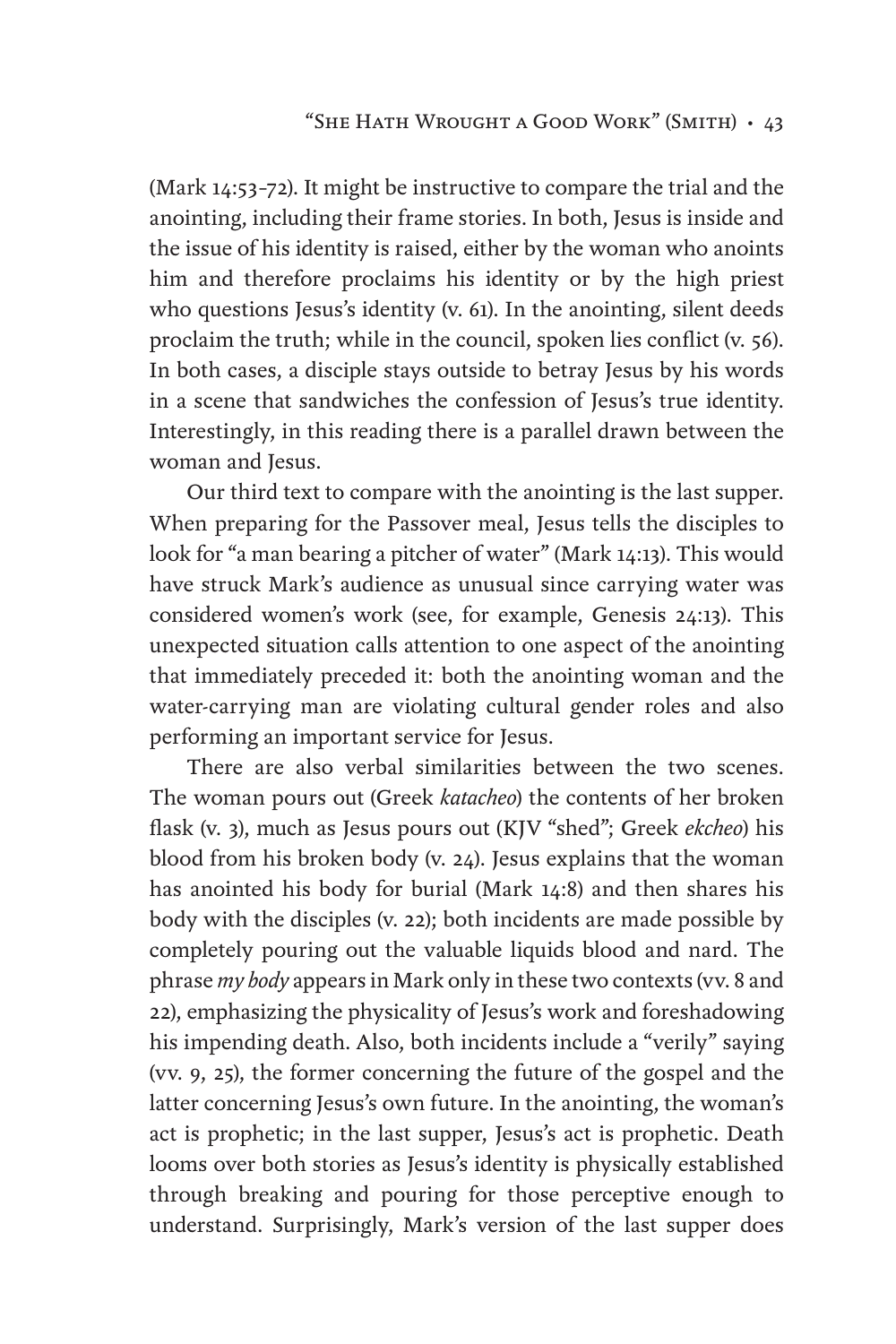not include a command from Jesus to institute a similar meal as a memorial, such as is found in Luke's gospel (Luke 22:19) and the ensuing Christian tradition. In Mark, the only memorial that Jesus mentions is the anointing: his followers are to remember the woman's deed. In fact, the same Greek word for *memorial* is used in the Septuagint of Exodus 12:14 and 13:9 for the institution of the Passover as is used for the memorial of the anointing.

## **The Joseph Smith Translation**

The Joseph Smith Translation for Mark 14:8 is, upon first reading, rather puzzling. Unlike most JST revisions or expansions, this one does not correct false doctrine, add information, harmonize the text with other passages, or clarify the text. In fact, it just seems to repeat words that are already in the passage. But what it achieves is the creation of a chiasmus that is not in the KJV text:

A she has done what she could . . . had in remembrance B in generations to come C wheresoever my gospel shall be preached D for verily she has come beforehand E to anoint my body to the burying D' verily I say unto you C' wheresoever this gospel shall be preached B' through out the whole world A' what she hath done . . . for a memorial of her

This structure adds depth to the anointing story by first clarifying that the main point of the story, the E line, is the anointing, not the objection and response. It is easy to get sidetracked into a debate regarding whether the woman exercised wise stewardship over some very expensive oil, but the real point of the story is the anointing of Jesus's body. Second, note the phrase *verily I say unto you* in the D and D' lines. This saying, used to emphasize not only the importance of the words that follow but also the central point of the chiasmus by literally surrounding it, also encourages us to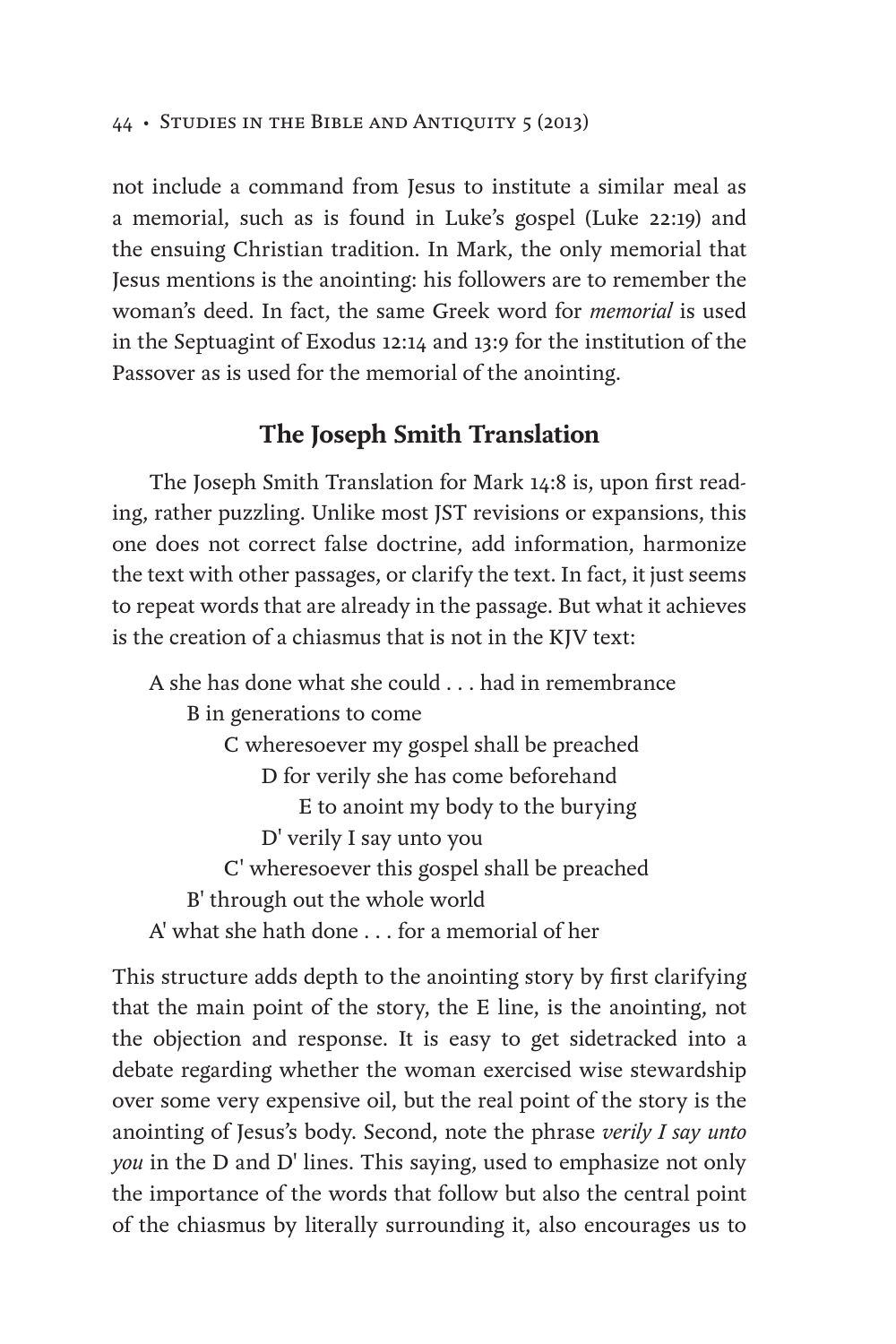compare Jesus's words with the woman's actions. The theological implications of comparing her actions and his words are profound. Third, the B and B' lines are also noteworthy in that they explain that "wheresoever my gospel is preached" means not just geographically but also through time. While we often think of chiasmus as part of the apologetics toolkit—and it certainly can be—it can also yield rich literary insights; in this case, it ensures that we don't miss the key ideas that this story *is* about the anointing—not the objection and that the woman's deeds parallel Jesus's words. The mere fact that a JST version exists also tells us that this story was a focus of attention for Joseph Smith.

## **Conclusion**

Christology, the study of the nature of Jesus and his identity, has traditionally involved examination of the titles applied to Jesus, such as Son of God, Son of David, and the like. But in Mark's gospel, titles applied to Jesus are often untrustworthy. For example, Peter states, "thou art the Christ" (Mark 8:29), but then he rebukes Jesus (v. 32), and Jesus's response makes the characterization of Peter clear: "Get thee behind me, Satan" (v. 33). Peter might have used the right words to describe Jesus, but at that point he does not understand who Jesus is, or he would not have rebuked him. In Mark's gospel, the devils also have the ability to use the correct titles to identify Jesus (see Mark 1:34), but that does not mean that they are to be emulated! The perverse proliferation of abused and abusive titles during Jesus's trial also shows the unreliability of titles and names in Mark (14:61; 15:2, 9, 12, 18, 26, 32, and possibly 39).

Even though the anointing story does not mention any titles for Jesus, we need not dismiss it as a source for Mark's Christology. Jesus is named not with a title, but through the silent action of a faithful follower. This type of naming is most appropriate to the Gospel of Mark where more traditional methods of naming fail. And the layered truth that Jesus must be simultaneously understood